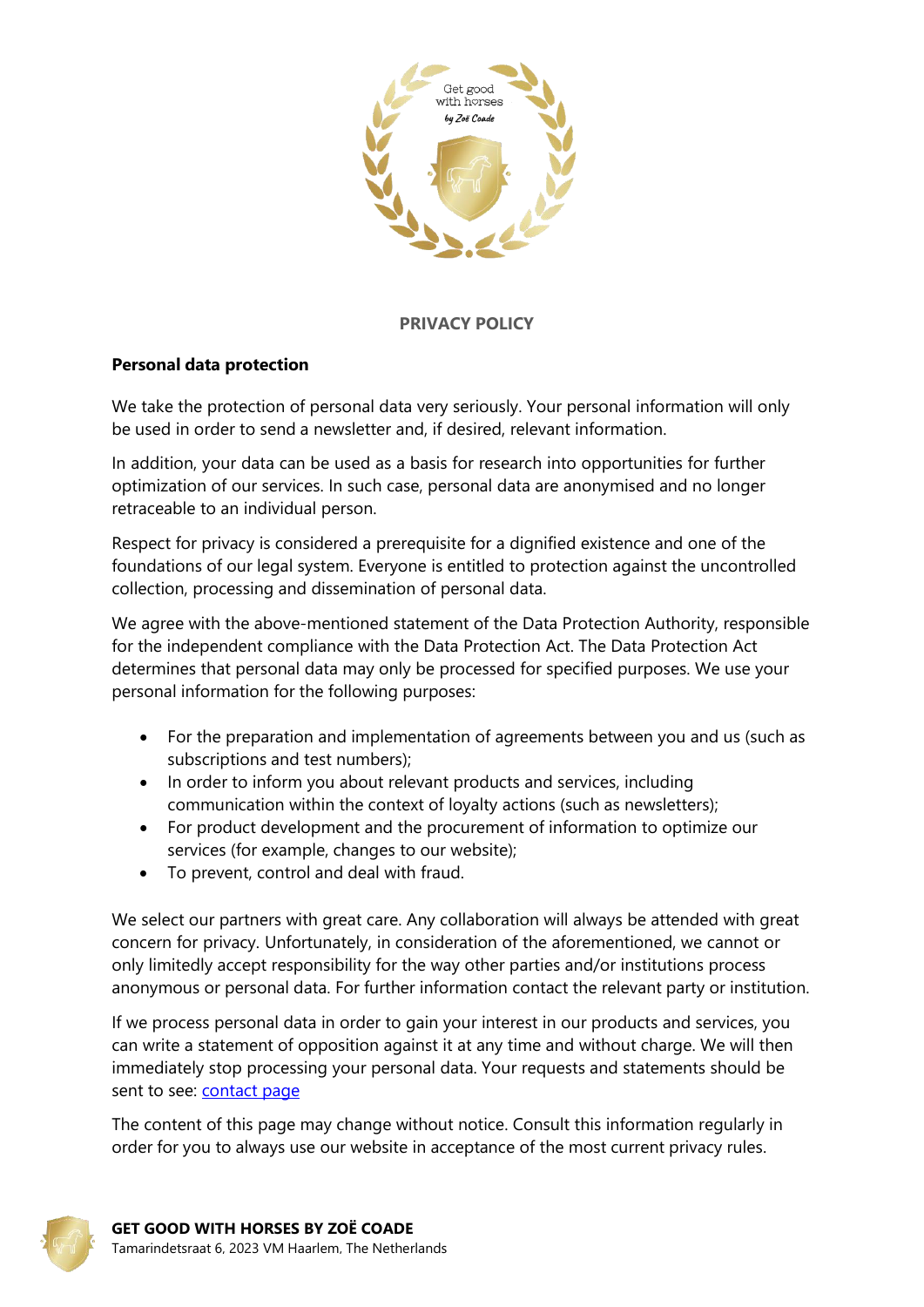# **Personal data that we process**

ZC processes your personal data because you use our services and / or because you provide these to us yourself.

Below you will find an overview of the personal data that we process:

- First and last name
- $-$  Sex
- Date of birth
- Birthplace
- Address data
- Telephone number
- E-mail address
- IP address
- Other personal data that you actively provide, for example by creating a profile on this website, in correspondence and by telephone
- Location information
- Information about your activities on our website
- Bank account number

# **Special and / or sensitive data that we process**

- This website and/or service do not intend to collect data about website visitors who are younger than 16 years of age.
- Unless they have permission from parents or guardian!
- However, we cannot check whether a visitor is older than 16. We therefore advise parents to be involved in the online activities of their children, to prevent data about children being collected without parental consent. If you are convinced that we have collected personal information about a minor without that permission, please [contact](mailto:info@getgoodwithhorsescourses.com) us and we will remove this information.

# **For what purpose and on what basis we process personal data**

ZC processes your personal data for the following purposes:

- Handling your payment
- Sending our newsletter and / or advertising brochure
- To be able to call or e-mail you if this is necessary to be able to perform our services
- Inform you about changes to our services and products
- Offer you the option to create an account
- ZC analyses your behaviour on the website in order to improve the website and to adjust the range of products and services to your preferences.
- ZC also processes personal data if we are legally obliged to do so, such as data that we need for a tax return

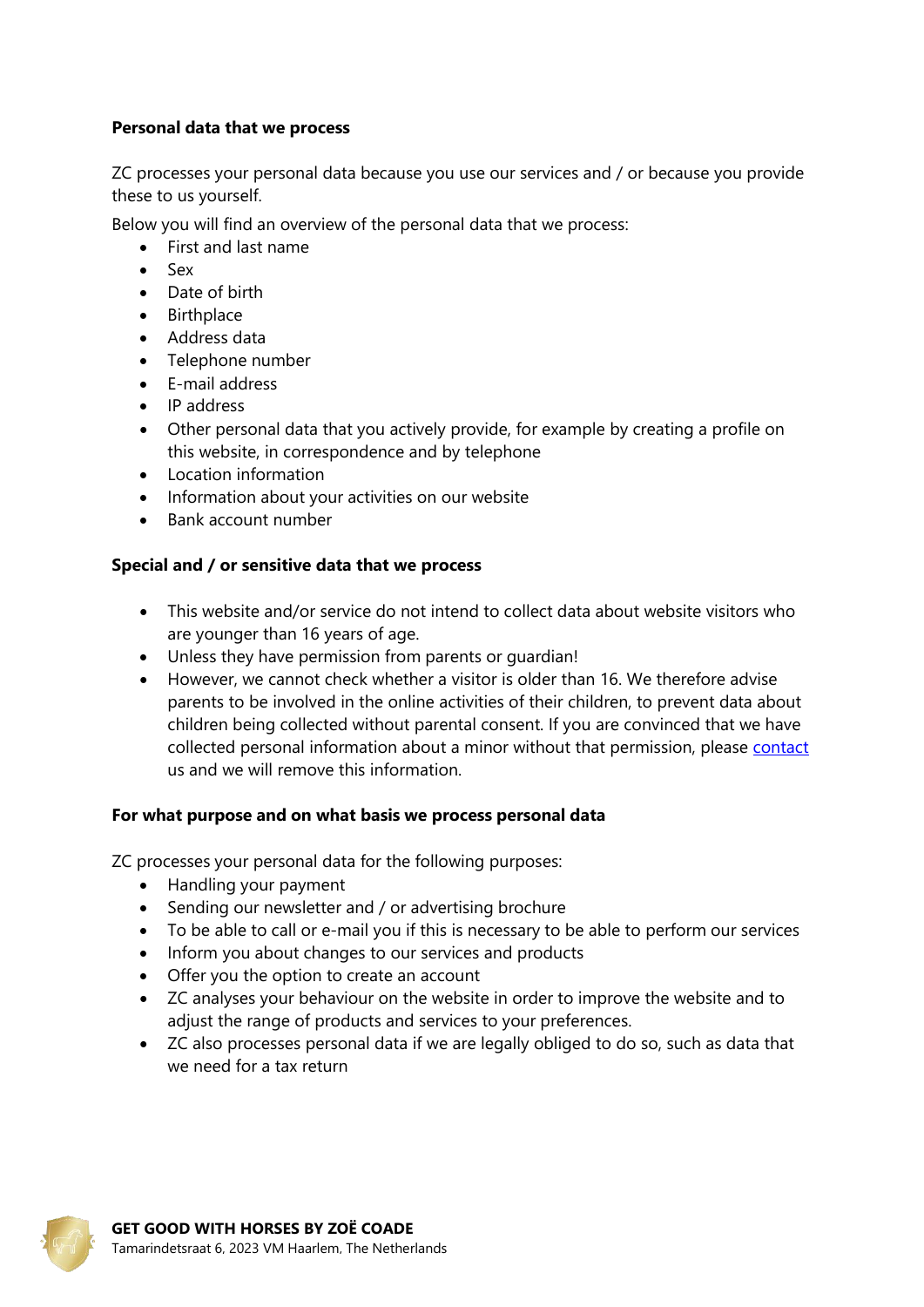# **Automated decision making**

 ZC does not make decisions based on automated processing of matters that canhave (significant) consequences for people. These are decisions that are made by computer programs or systems, without a human being (such as an employee of ZC)among them.

# **How long we keep personal data**

 ZC does not store your personal data for longer than is strictly necessary to achieve the purposes for which your data are collected. After cancelling one of our services, your data will be deleted within 90 days.

# **Sharing of personal data with third parties**

 ZC only provides to third parties and only if this is necessary for the implementation of our agreement with you or to comply with a legal obligation.

# **Cookies, or similar techniques, that we use**

- ZC uses only technical and functional cookies and analytical cookies that do not infringe on your privacy.
- A cookie is a small text file that is stored on your computer, tablet or smartphone when you first visit this website. The cookies we use are necessary for the technical operation of the website and your ease of use. They ensure that the website works properly and, for example, remember your preferences.
- We can also use this to optimize our website.
- You can opt out of cookies by setting your internet browser so that it no longer stores cookies. In addition, you can also delete all information that was previously saved via the settings of your browser.

# **View, modify or delete data**

- You have the right to view, correct or delete your personal data. In addition, you have the right to withdraw your consent for data processing or to object to the processing of your personal data by ZC and you have the right to data transferability. This means that you can submit a request to us to send the personal data that we hold about you in a computer file to you or another organization mentioned by you.
- You can send a request for access, correction, deletion, data transfer of your personal data or request for withdrawal of your consent or objection to the processing of your personal data to [contact.](mailto:info@getgoodwithhorsescourses.com)

To ensure that the request for inspection has been made by you, we request that yousend a copy of your proof of identity with the request. Make in this copy your passport photo, MRZ (machine readable zone, the strip with numbers at the bottom of the passport), passport number and Citizen Service Number (BSN) black. This is to protect your privacy. We will respond to your request as quickly as possible, but within four weeks.

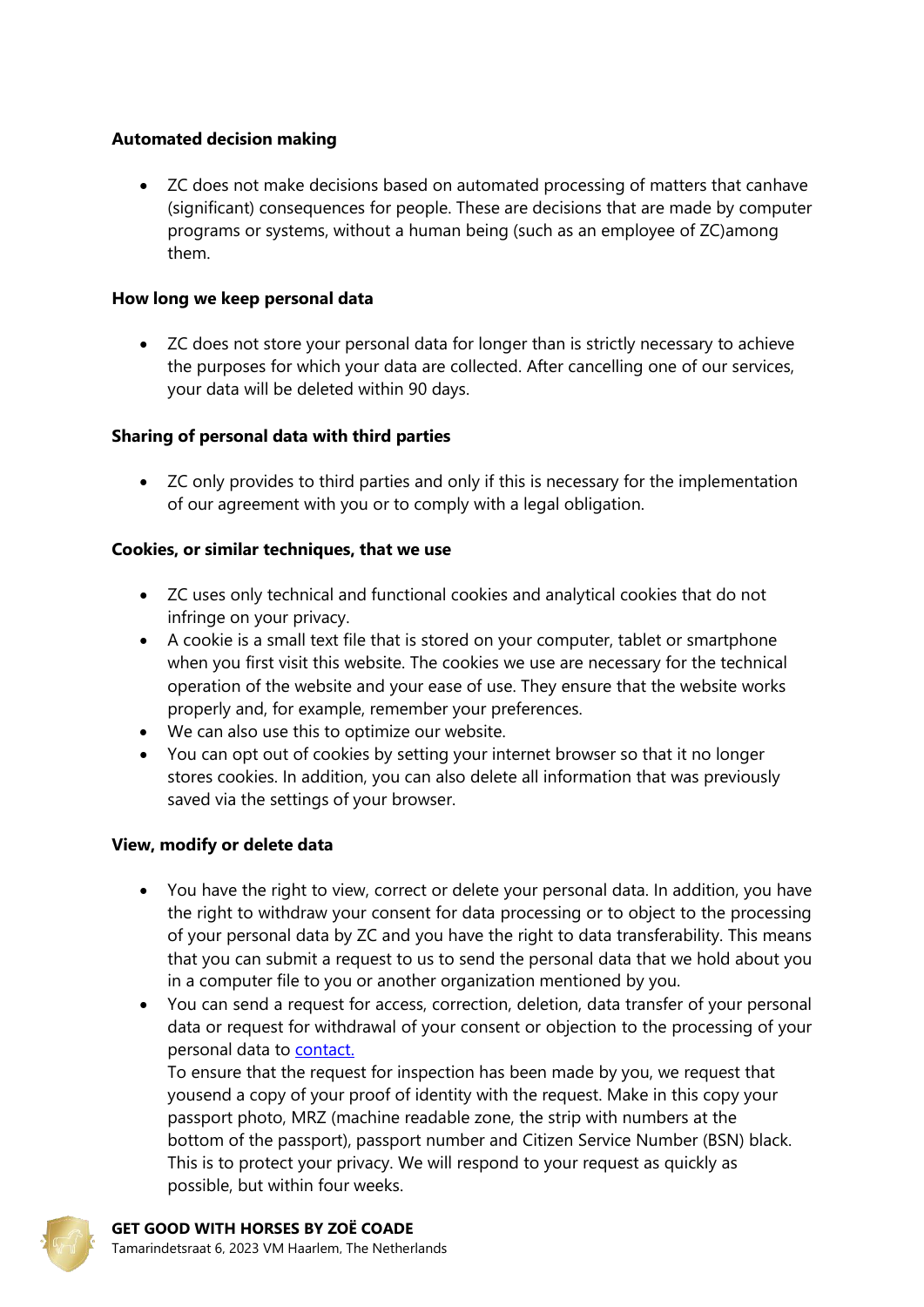### **How we protect personal data**

 ZC takes the protection of your data seriously and takes appropriate measures to prevent abuse, loss, unauthorized access, unwanted disclosure and unauthorized changes. If you have the impression that your data is not properly protected or there are indications of abuse, please contact our customer service or via contact

### **Embedded content from other websites**

- Messages on this site may contain embedded content (for example, videos, images, messages, etc.). Embedded content from other websites behaves exactly the same as if the visitor had visited this other website.
- These websites may collect data about you, use cookies, embed third-party tracking, and monitor your interaction with this embedded content, including the interaction with embedded content if you have an account and are logged into that website.

# **ANTI SPAM & COMPLIANCE**

- ZC sends free tips, tricks and techniques via e-mail after a subscriber is "opt-in" confirmed. Inaddition ZC will offer her own products via e-mail and through the associated media sites.
- ZC puts high importance to the regulations concerning electronic mailings and the privacylaw. So we try to avoid spam at all times.

# **What is spam?**

Spam is defined as: A large amount of mail sent to recipients who have not explicitly requested them. All e-mails in this volume are concerning content, broadly similar and often contain advertising for products, political thinking and / or propaganda. Also the frequent sending of the same e-mail to a recipient, who has not explicitly requested, falls under spamming. (This applies to both consumers and businesses).

ZC will never use the data for other purposes and will never sell any of the provided data.Each subscriber always has the opportunity to unsubscribe, free and easy at all times by clicking on the unsubscribe link in the e-mail.

# **Complaint Policy**

ZC is committed to providing a high quality service to everyone. In order to do this we need you to give us any comments about our service, and to tell us when we get things wrong. We want to help you resolve your complaint as quickly as possible.

We treat a complaint of any expression of dissatisfaction with our service that calls for a response. We listen to your complaints, treat them seriously, and learn from them so that we can continuously improve our service.

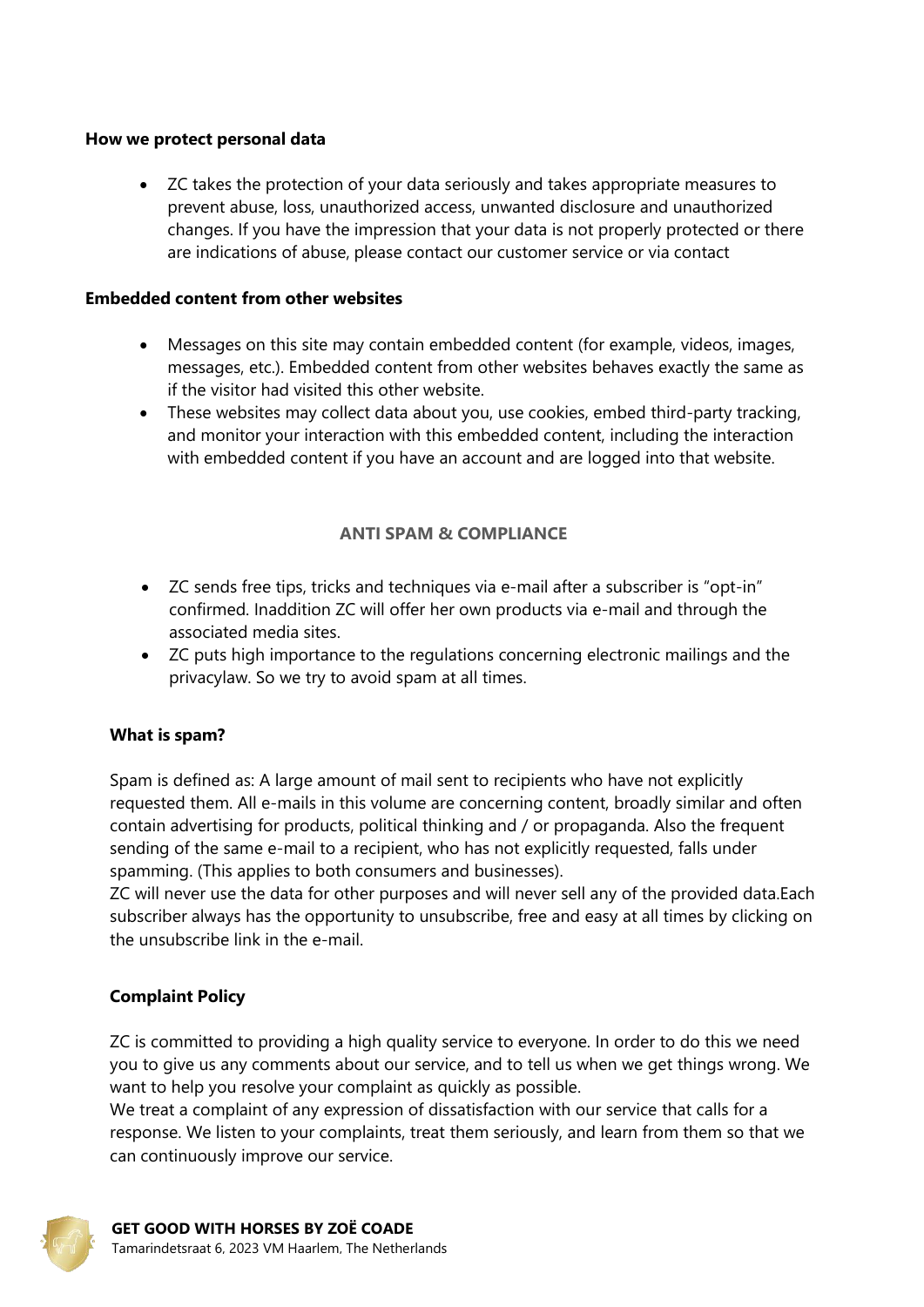### **Courtesy and respect**

You can expect to be treated with courtesy, respect and fairness at all times. **How to make a complaint?** Email: [contact](mailto:info@getgoodwithhorsescourses.com)

#### **Response**

You will be notified when the complaint has been received in good order as soon as possible and ultimately within 4 weeks your complaint will be dealt with.

#### **Right to appeal**

Please send in writing to: **[contact](mailto:info@getgoodwithhorsescourses.com)** 

#### **Registration**

Complaints and the method of handling are recorded and kept for a period of five years.